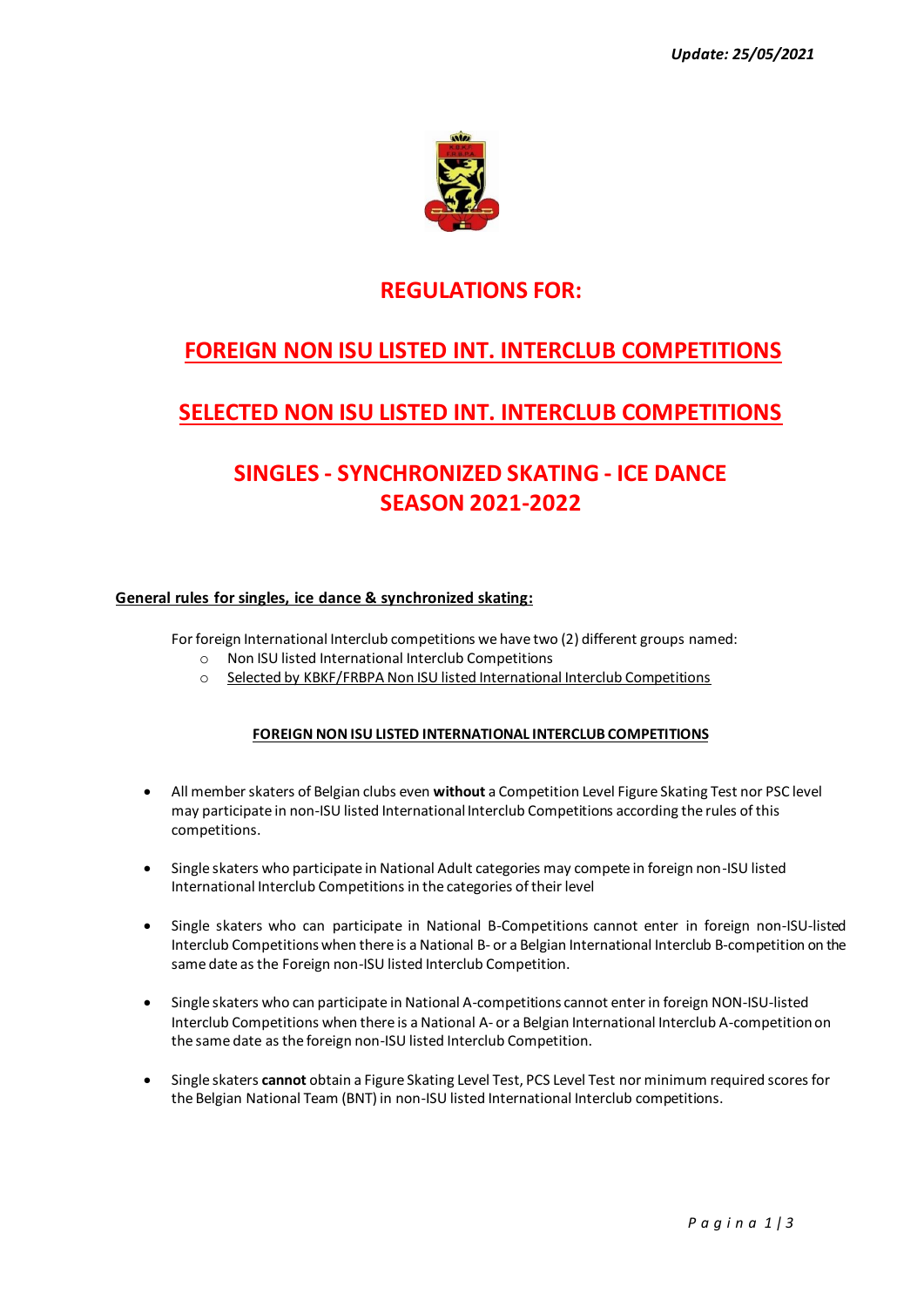#### **Approval & entry requirements for non-ISU listed Interclub Competitions (not selected by the KBKF/FRBPA):**

- Before entering any skaters, the clubs must have forwarded the foreign non-ISU listed Interclub Competition announcements to the National secretary of the Federation for approval.
- The approved non-ISU listed International Interclub Competitions will be published on the website: <http://www.skatebelgium.be/approved-foreign-international-interclub-competitions.html>
- Entries are made by the club of the skaters in non-ISU listed International Interclub Competitions.
- The entries should be sent in copy to the Federation:

#### skatebelgium-bnt@skynet.be [secretariaat.kbkf@telenet.be](mailto:secretariaat.kbkf@telenet.be)

#### **FOREIGN SELECTED NON ISU LISTED INTERCLUB COMPETITIONS BY KBKF/FRBPA:**

- To enter skaters in this category of competitions, skaters must have obtained the following **Minimum Total Result Scores.**
- The Minimum Total Scores can only be obtained in the category where the skater participates in Belgium.
- The selected skater will participate abroad in the **same category** on these competitions as in Belgium.
- In January 2022 a check of the marks will be made, and any adjustment will be published in due time on the Skate Belgium website, first in a communication. These new adjustments start from July  $1<sup>st</sup>$ , 2022 and will be set for the season 2022-2023.
- Although the required points of Team B won't change during the season, skaters must obtain required points in the first half of the season if they want to be part of the team for the second half of the season.
- Selected skaters can participate in Selected Foreign International Interclub Competitions if these competitions do not coincide with Belgian A-competitions.
- The list of selected skaters will be published on the website [www.skatebelgium.be](http://www.skatebelgium.be/)

#### **The required score can be contain in the following competitions:**

- National A-competitions& Belgian International Interclub A-competitions
- Foreign International Interclub competitions selected by the Federation KBKF/FRBPA
- ISU-listed competitions

The Scores to obtain for foreign selected NON-ISU listed International Interclub Competitions are as follows:

| <b>Basic Novice Girls</b><br><b>Basic Novice Boys</b> | <b>26.00 points - Total Result without bonus points</b><br>29.00 points - Total Result without bonus points |
|-------------------------------------------------------|-------------------------------------------------------------------------------------------------------------|
| <b>Intermediate Novice Girls</b>                      | 29.00 points - Total Result without bonus points                                                            |
| <b>Intermediate Novice boys</b>                       | <b>32.00</b> points - Total Result without bonus points                                                     |